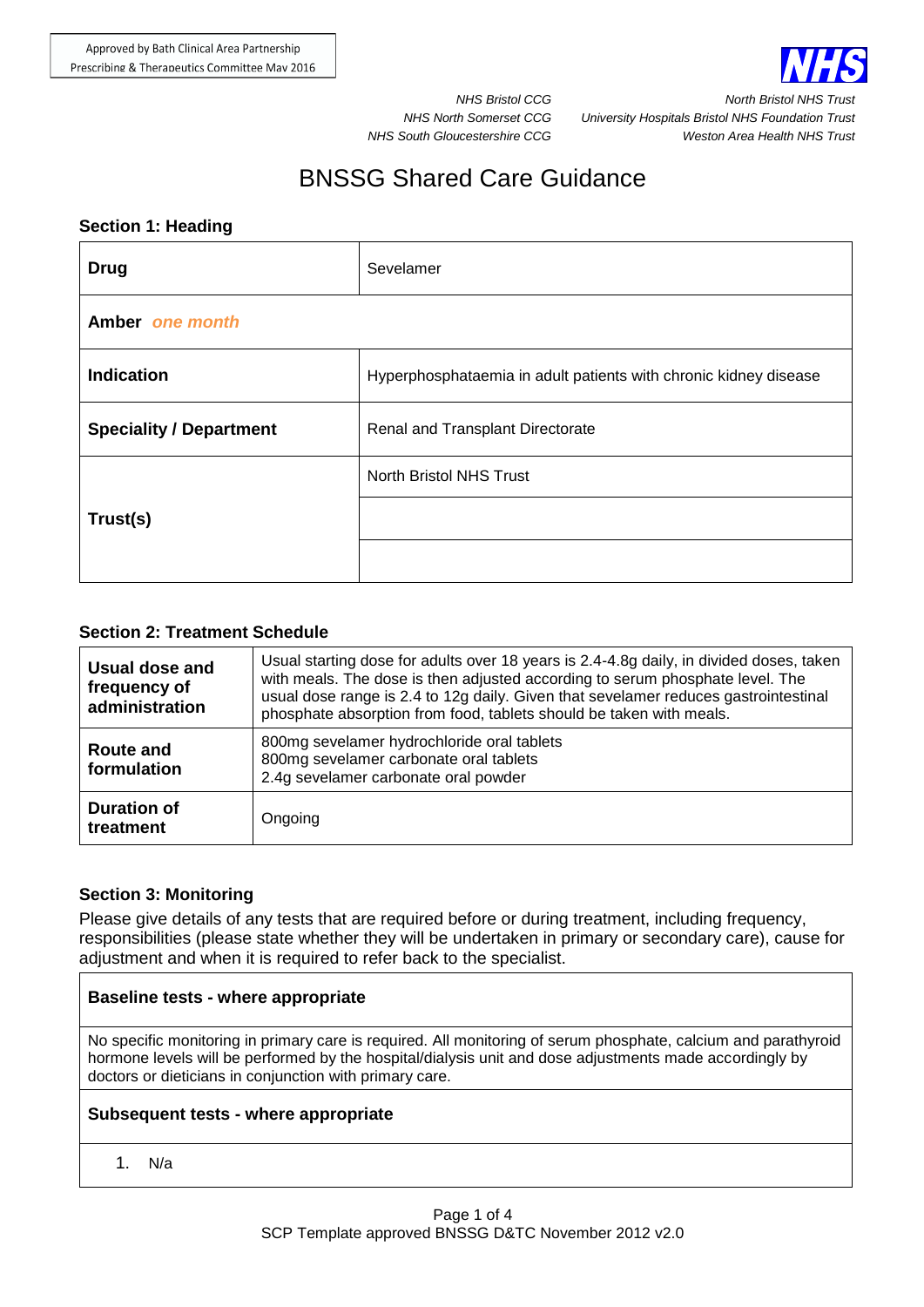#### **Section 4: Side Effects**

| Side effects and<br>management | As sevelamer itself is not absorbed, the most common side effects relate to local<br>GI disturbance and include nausea, vomiting, diarrhoea, dyspepsia, flatulence,<br>upper abdominal pain and constipation. Very rare cases of intestinal obstruction<br>have been reported. Patients with renal insufficiency may develop hypocalcaemia<br>or hypercalcaemia. Sevelamer does not contain calcium. If hypocalcaemia occurs,<br>refer back to patient's consultant for advice. |
|--------------------------------|---------------------------------------------------------------------------------------------------------------------------------------------------------------------------------------------------------------------------------------------------------------------------------------------------------------------------------------------------------------------------------------------------------------------------------------------------------------------------------|
| Referral back to<br>specialist |                                                                                                                                                                                                                                                                                                                                                                                                                                                                                 |

## **Section 5: Drug Interactions**

Please list clinically significant drug interactions (**eMC link** please click here)

|                                                              | Sevelamer reduces the bioavailability of ciprofloxacin by approximately 50%;<br>consequently it should not be taken simultaneously with ciprofloxacin.                                                                                                                                                                    |
|--------------------------------------------------------------|---------------------------------------------------------------------------------------------------------------------------------------------------------------------------------------------------------------------------------------------------------------------------------------------------------------------------|
|                                                              | Very rare cases of increased TSH levels have been reported in patient's co-<br>administered sevelamer and levothyroxine. Closer monitoring of thyroid function<br>is therefore recommended in patients receiving both medicinal products.                                                                                 |
| <b>Significant Drug</b><br><b>Interactions</b>               | Patients taking anti-arrhythmic medications for the control of arrhythmias and<br>anti-seizure medications for the control of seizure disorders were excluded from<br>clinical trials. Caution should be exercised when prescribing sevelamer to these<br>patients.                                                       |
|                                                              | When administering any medicinal product where a reduction in bioavailability<br>could have a clinically significant effect on safety or efficacy, the medicinal<br>product should be administered at least one hour before, or three hours after<br>sevelamer, or the physician should consider monitoring blood levels. |
| <b>Reminder to ask</b><br>patient about specific<br>problems | Patients who are constipated should be monitored carefully while being treated<br>with sevelamer.                                                                                                                                                                                                                         |

## **Section 6: Contra-indications, Cautions and Special Recommendations**

Please list

Sevelamer should not be used in patients with gastrointestinal motility disorders and is contraindicated in hypophosphataemia or bowel obstruction. In very rare cases, intestinal obstruction and ileus/sub-ileus have been observed in patients during treatment with sevelamer, Constipation may be a preceding symptom. Patients who are constipated should be monitored carefully while being treated with sevelamer. Sevelamer treatment should be re-evaluated in patients who develop severe constipation or other gastro-intestinal symptoms.

The safety of sevelamer has not been established in pregnant or lactating women.

Sevelamer is available as two salts, hydrochloride and carbonate. The prescriber should take care to consistently prescribe the same salt.

## **Section 7: Advice to the patient**

Advice for prescribing clinician to inform patient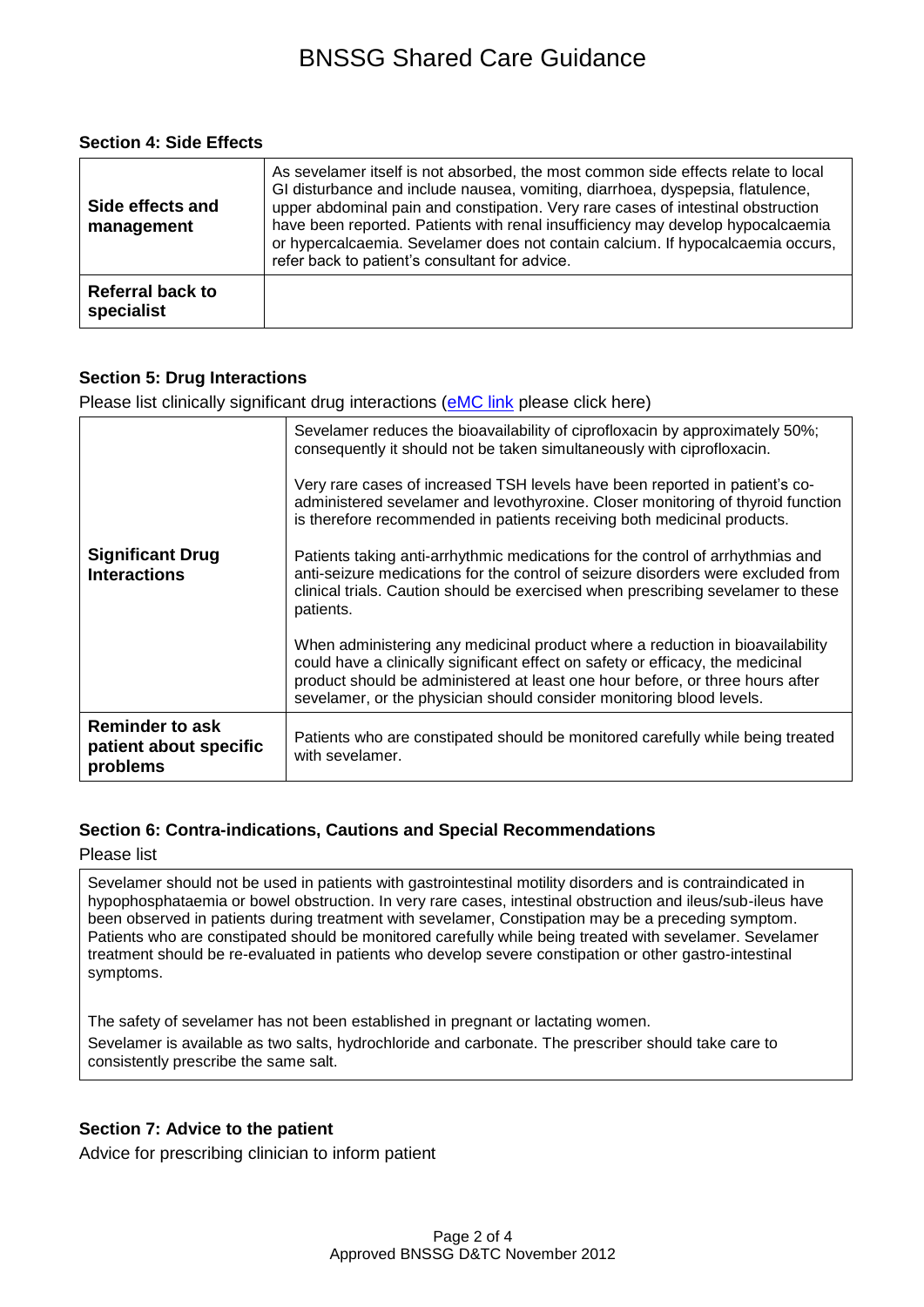1. Patient should take sevelamer with meals and adhere to their prescribed diet. The tablets should be swallowed whole and not chewed.

## **Section 8: Responsibilities for Secondary Care**

#### **Core responsibilities**

- 1. Initiating treatment and prescribing for the first month
- *2.* Undertaking the clinical assessment and monitoring for the duration of treatment.
- 3. Communicate details of the above in 1 and 2 to GP within the first month of treatment. This information should be transferred in a timely manner.
- 4. Refer patients to GP and provide information of further action where appropriate e.g. blood test is due.
- 5. To provide advice to primary care when appropriate.
- 6. Review concurrent medications for potential interaction prior to initiation of sevelamer.
- 7. Stopping treatment where appropriate or providing advice on when to stop.
- 8. Reporting adverse events to the MHRA.
- 9. Reminder to ask patients about particular problems see section 5.

#### **Other specific to drug**

1. Undertaking the clinical assessment and monitoring for the duration of treatment

#### **Section 9: Responsibilities for Primary Care**

#### **Core responsibilities**

- 1. Responsible for taking over prescribing after the first month
- 2. Review of any new concurrent medications for potential interactions.
- 3. Reporting adverse events to the MHRA.
- 4. Refer for advice to specialist where appropriate.
- 5. Reminder to ask patients about particular problems see section 5.

#### **Other specific to drug**

1. Secondary care will continue to undertake all monitoring for the duration of treatment.

## **Section 10: Contact Details**

| Name            | Organisation | <b>Telephone Number</b> | E mail address             |
|-----------------|--------------|-------------------------|----------------------------|
| Dr Chris Dudley | <b>NBT</b>   |                         | Chris.dudley@nbt.nhs.uk    |
| Dr F Caskey     | <b>NBT</b>   |                         | Fergus.caskey@nbt.nhs.uk   |
| Dr A Armitage   | <b>NBT</b>   |                         | Alison.armitgae@nbt.nhs.uk |
| Dr K Anderson   | <b>NBT</b>   |                         | Karen.anderson@nbt.nhs.uk  |
| Prof S Harper   | <b>NBT</b>   |                         | Steven.harper@nbt.nhs.uk   |
| Dr H Campbell   | <b>NBT</b>   |                         | Helen.campbell@nbt.nhs.uk  |